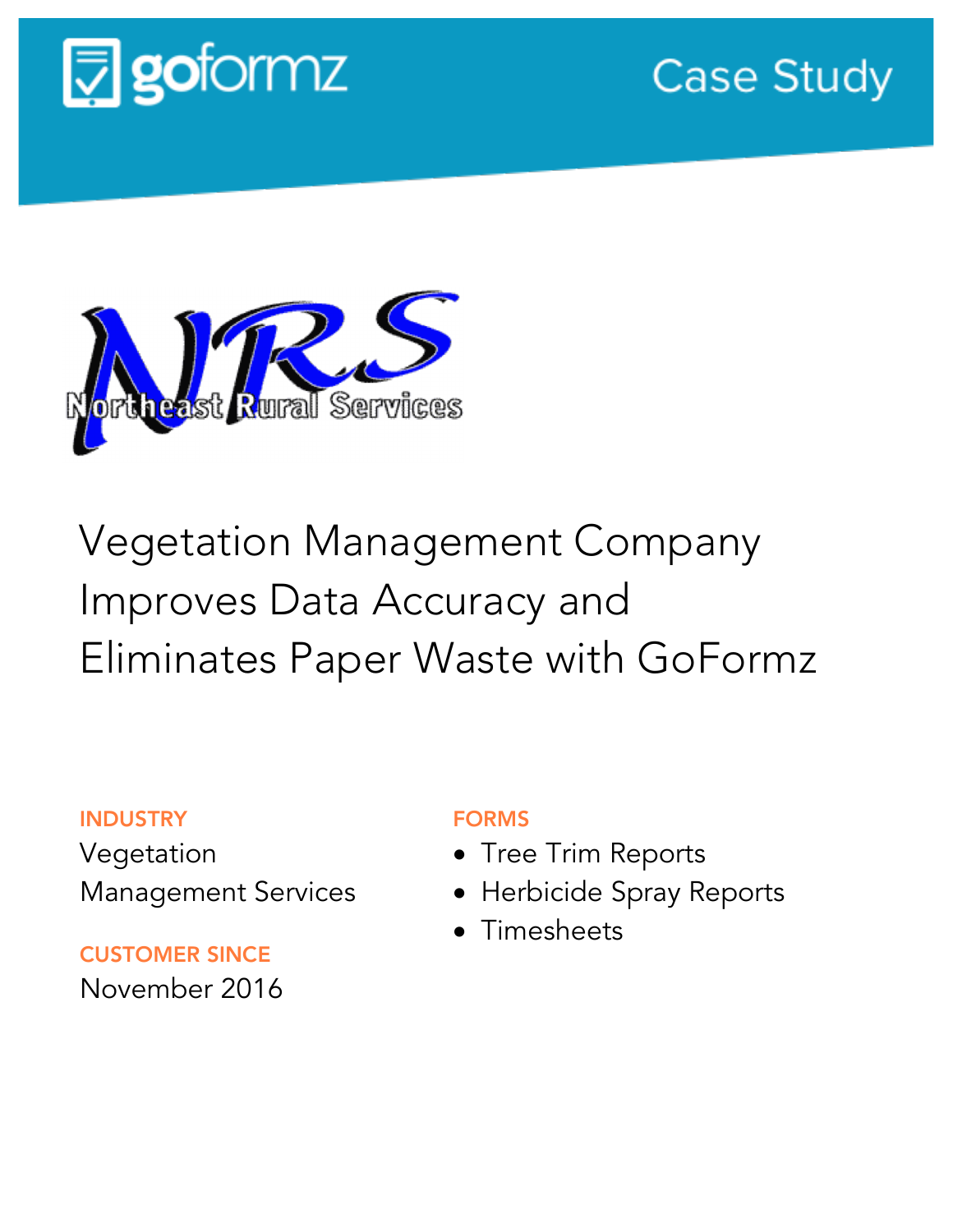# At-A-Glance

## Challenge

Sought to eliminate the time-consuming use of "paper and pen" reporting by field teams. The company wanted to adopt a more modern and efficient digital mobile forms solution that would allow information from crews to be received by supervisors on a daily basis instead of weekly.

## Solution

Converted all of the company's field reports from paper to digital forms, using GoFormz. After immediately experiencing positive results, they quickly converted the rest of their paper documents into mobile forms, eliminating paper waste across the company while digitizing their operations.

## Results

- Increased form processing times for supervisors, allowing them to better manage their team's time
- Increased data accuracy through the implementation of *Auto Calculation* fields that perform crucial mathematical equations on specific forms
- Improved visibility into work completed by remote teams no longer needing to wait until end of week updates
- Achieved a completely paperless overhaul throughout the company, eliminating paper waste and gaining digital efficiencies
- Reduction of errors in submitted forms

# Why GoFormz?

*"I decided to go with GoFormz because I could use the reports (forms) I already had and that my team was already familiar with. It was just so easy to create."* 

*––Rusty Lewis, Supervisor, Northeast Rural Services*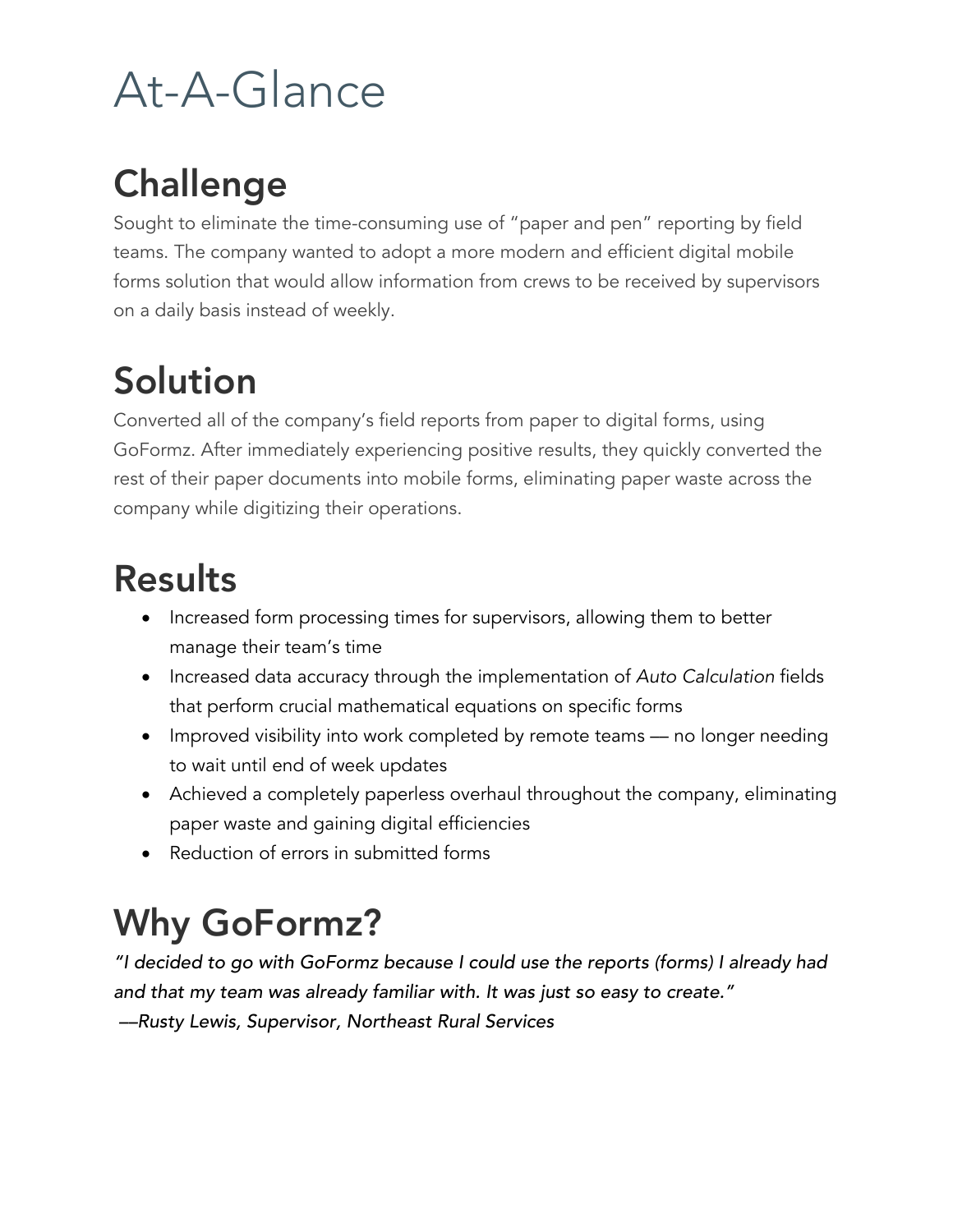# About Northeast Rural Services



Northeast Rural Services was established in 1996 as a subsidiary of the Northeast Oklahoma Electric Cooperative. Since their inception, they have been providing customized vegetation management services for many electric cooperatives and other private commercial customers. Some of the expert services they offer are mechanical tree trimming, herbicide application and bucket truck services. All which are customized to best meet the needs of their customers.

NRS prides themselves in the quality of work they provide and the expertise that every person on their team offers. If you were to ask someone on their team to describe the identity of the company they would answer, "Excellent Quality, excellent service, excellent value. That's Northeast Rural Services."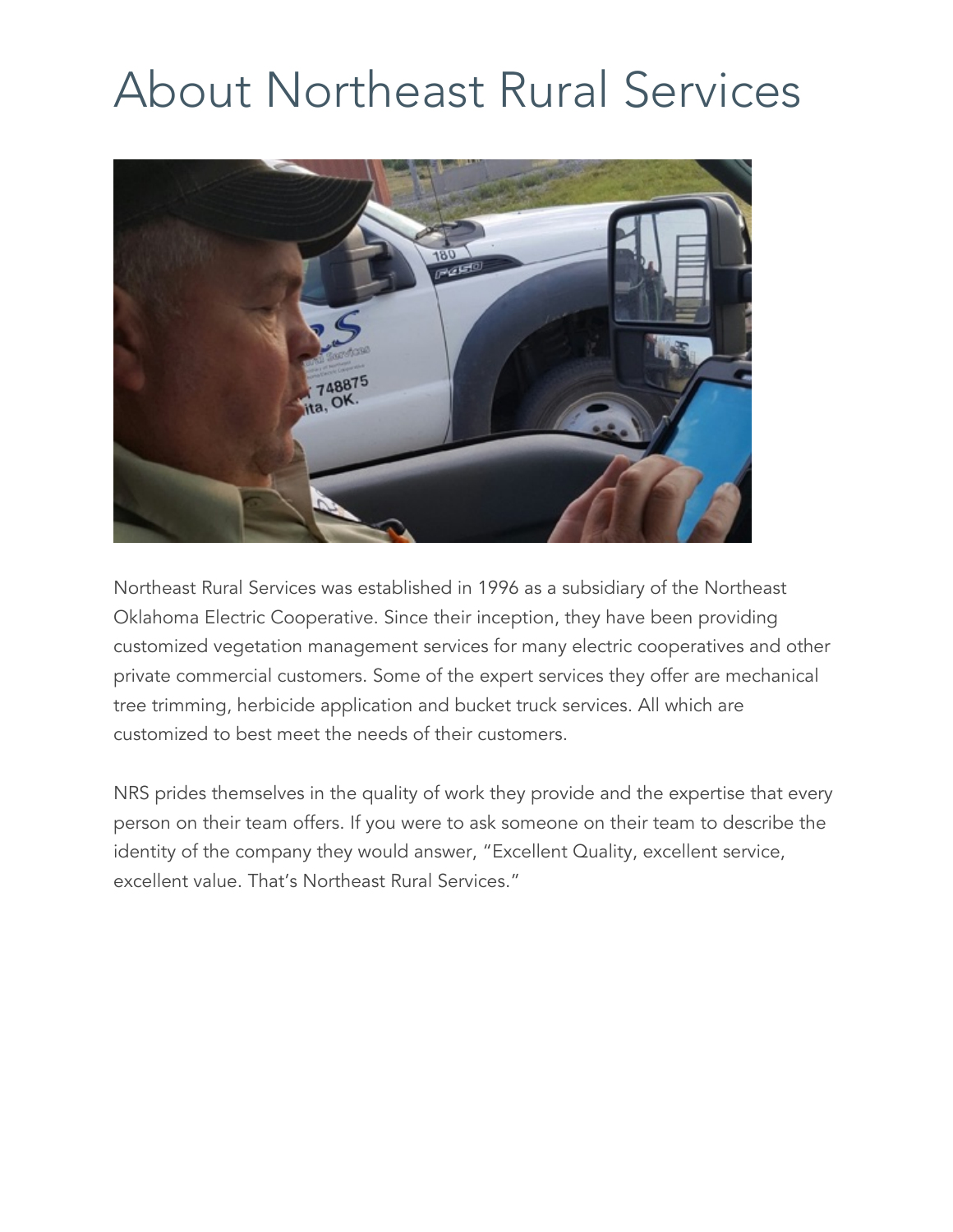# The Full Story

When you have up to 20 teams in the field, each completing anywhere between 4 to 8 forms daily, using paper forms are not the most effective approach. Especially when the services you offer require extensive documentation and are mostly away from the office in remote areas. Using paper forms means that your company will endure lots of delays, missing forms, and tedious and manual form processing. These problems can lead to lots of headaches and costly expenses that can easily be averted by using digital forms. Just ask Northeast Rural Services.

### **Drowning in Paper**

Rusty Lewis is a supervisor at Northeast Rural Services (NRS) and if you spend just a few minutes talking to him about his job you can hear the excitement in his voice. But if you asked him how life was *before* GoFormz you will hear his tone change. That's because before GoFormz, NRS documented all of their services with paper forms. This meant that supervisors needed to manually review, process and approve paper reports before they could be submitted to the office. This process caused delays and wasted tons of time, creating inefficiencies in their workflows.

*"Before we used GoFormz, all of our reports where completed with pen and paper. Teams would complete their forms daily, but supervisors couldn't see them until the end of the week on Friday or on some occasions not until the following Monday." –Rusty Lewis*

Since most NRS teams worked in different locations, it would take long periods of time before supervisors received all of the forms. This led to delays, poor time management, and many other inefficiencies.

*"It was hard for us because corrections needed to be made at jobsites and we needed to call our guys in the field to update them. But the delays in form submissions made this difficult." –Rusty Lewis*

Receiving late forms from the field was already hard to deal with, but receiving all of them at the same time made it even worse. Supervisors would need to process anywhere from 40 to 160 forms at the same time! This led to lots of time wasted on manual form processing that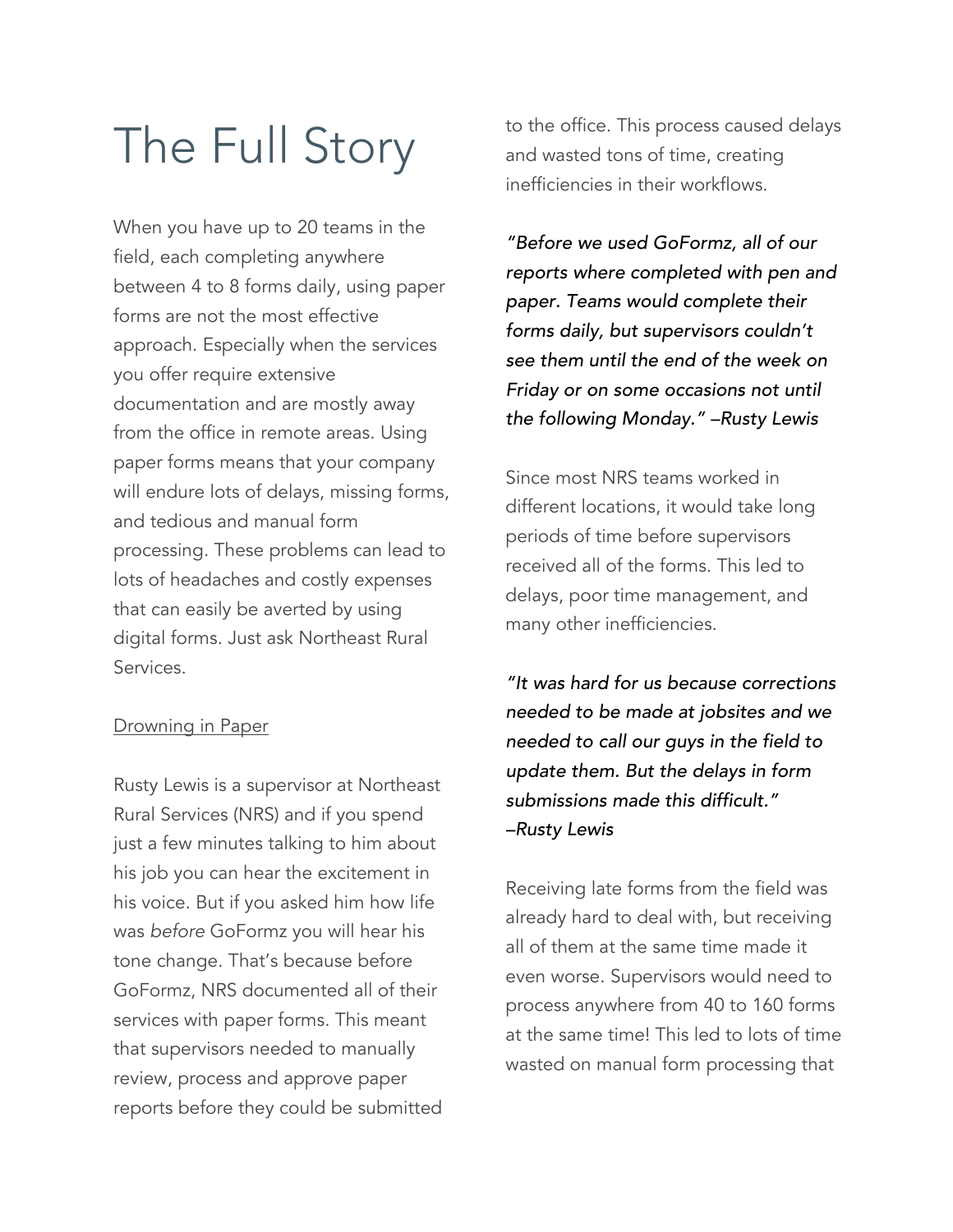was hard for supervisors. Clearly there had to be a better way to do this.

#### Keep it Simple

Management at NRS knew it was time to find a better solution to their current document processes. They had one of their teammates start searching for an answer.

*"When we decided to shift to electronic forms, our administrative assistant got in touch with AT&T and they tried to build us a new program to help us." –Rusty Lewis*

The program that was built for the NRS team was not what they wanted. Not only was it something completely unfamiliar to all their teammates, but it also was filled with unnecessary information that confused some people.

*"It was not what we wanted. When we completed one of the forms, the program would print 9 pages of information that we could hardly understand!" –Rusty Lewis*

Although the first attempt was not the right solution for NRS, it did not discourage the team from continuing to search for something more geared to their needs.

#### Rusty, The GoFormz Guru

With the approval of his manager, Rusty took it upon himself to find the solution they needed. Thankfully it did not take him long to discover the GoFormz Mobile Forms Platform.

### *"I simply typed on Google 'Electronic Reports' and GoFormz popped up." – Rusty Lewis*

Rusty immediately knew that he had found what he was looking for.



*"I read all the reviews and the key thing that got me was I could use the reports (forms) that I already had and that my team was already familiar with." –Rusty Lewis*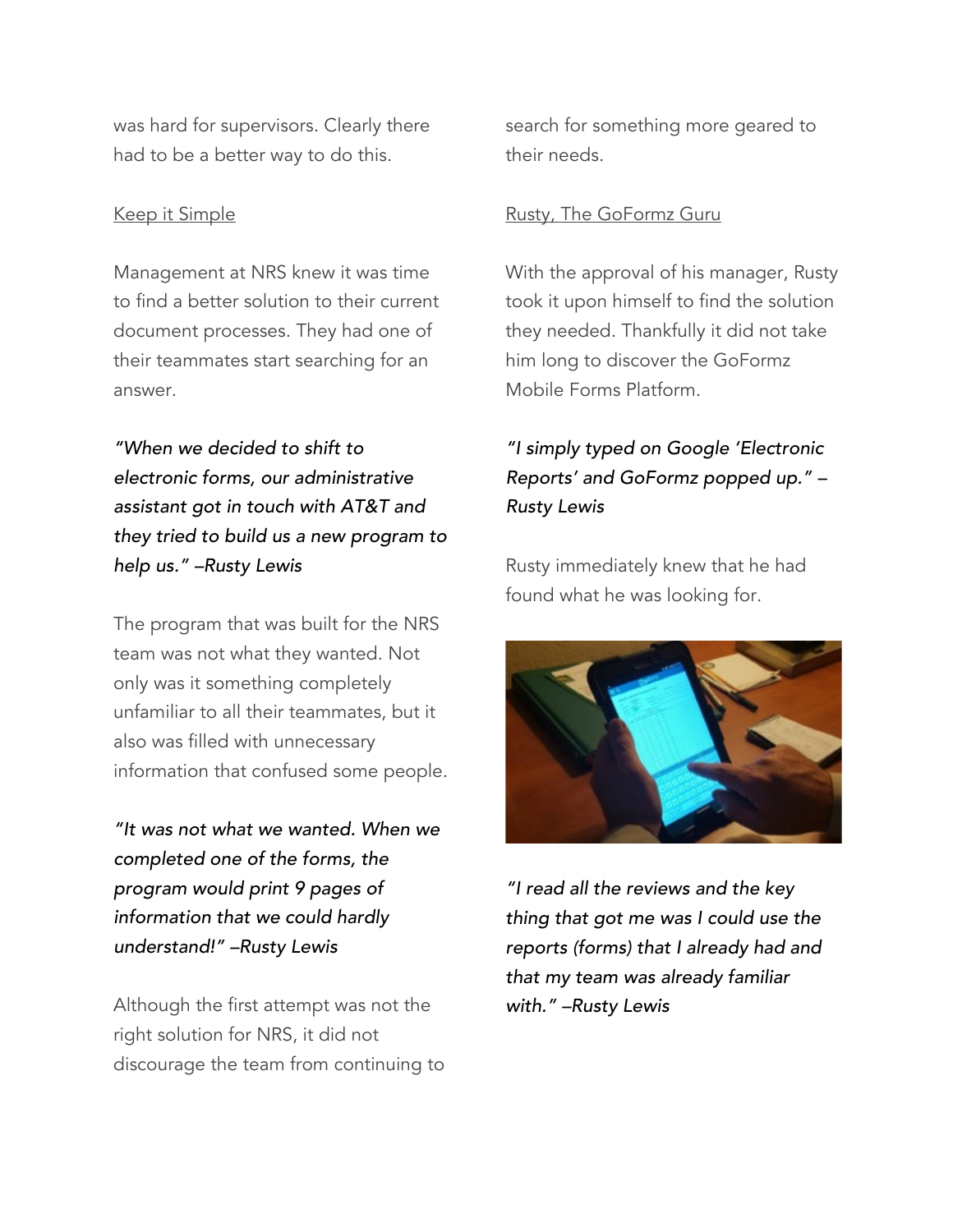Rusty signed up for the GoFormz free trial and converted his toughest report form to digital first.

*"Once I understood how easy it was to drag and drop fields, I completed my first report in no time. It was just so easy to create!" –Rusty Lewis*

Rusty took this new digital report form and showed it to his management team, the other supervisors and their accounting department. They were happy that it was identical to what they were already using. He was then give the green flag to test it on two tablets out in the field to see if they could observe improvements to their workflows.

*"We started with two tablets and within just a couple of weeks, guys were calling us and letting us know they loved it!" – Rusty Lewis*

#### We Got Our Answer

It did not take long for the NRS team to see benefits from their new mobile form process. Teammates were completing forms faster and more accurately. Number crunching was a thing of the past. Signatures were never missed again. Plus, there was no need to worry about losing forms since they were all in the Cloud and easily accessible. Supervisors now had nearly real-time visibility into their team's daily activity. They immediately received all forms as soon as they were completed (instead of waiting until the end of the week) and could simply do the necessary paperwork on the drive back to the office.

*"One crew leader said that he could now have another guy drive to the office and he could complete his paperwork in the passenger seat. Meaning that he could clock out as soon as he got back to the office and go home to spend more time with his family." –Rusty Lewis*

After seeing the success from the implementation of the first two iPads, the NRS team now has dozens of iPads in the field (one for every team) for filling out mobile forms. They have completely overhauled their old form processes and no longer use any paper forms. They now use GoFormz for their